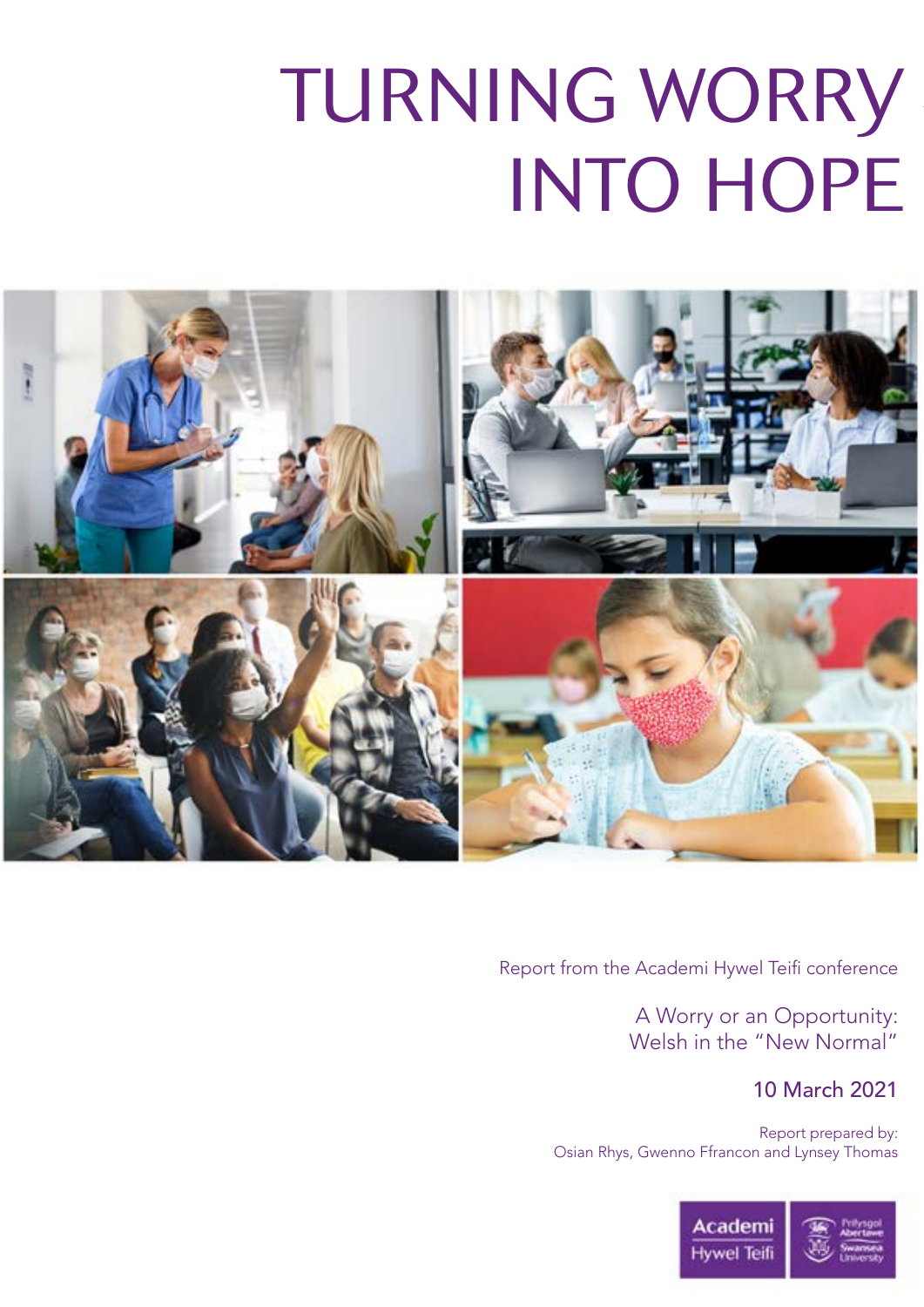## Introduction

As the staff at Swansea University's Academi Hywel Teifi started discussing the idea of organising this conference in autumn 2020, we all shared a feeling of curiosity, almost excitement, about how the experiences we had just lived through were likely to affect the future of the Welsh language. We saw many possibilities as well as significant challenges.

Although society had faced strict measures and restrictions and an unacceptable number of deaths from the virus, the horrific reality of the second wave of winter 2020-21 had not yet struck. High street businesses and schools had reopened and some of us had enjoyed working from home – the pain

of adjusting to life on Zoom and Teams had been experienced and overcome for the time being, and the possibility of a better work-life balance was an appealing prospect. Opportunities to link up offices all over the country without having to travel for hours at great cost was a welcome reality. Adapting to greener and more sustainable living seemed easier than before. Access to cultural, recreational, or political events was easier for those with caring responsibilities or busy schedules. The loss of face-to-face contact was extremely painful, but some groups were seeing greater audiences and benefiting from meeting virtually, and attendance at training courses and meetings had certainly improved! Everyone trying to make the best of a challenging situation. In the midst of all this change, our use of the Welsh language and our ability to use it had to adapt almost overnight. Conversations moved from the community to the virtual space. New phrases or word meanings became part of our everyday conversation – including Welsh terminology, of course, for self-isolating, social distancing, bubble, R rate and lockdown.

However, the dark winter months greatly dampened the enthusiasm for the possibilities of this new normal. Huge losses were recorded daily over the winter months, schools were closed once again for many months, and the impact on businesses and the high street was disastrous. We also saw discussions about mental health and well-being needs rising to the top of the agenda, and our cultural institutions and societies were buckling, with jobs at stake, to name just a few aspects of life that were hit by the pandemic.

It was therefore even more timely for us to consider the question 'to what extent can we think optimistically about the Welsh language in the overwhelming context of the pandemic?' by the time of the conference in March 2021, a year on from the first lockdown. We were keen to explore the extent to which COVID-19 has opened up new opportunities for those of us who actually live, work and study through the medium of Welsh. To what extent has COVID-19 opened up new opportunities for people to engage with the Welsh language, or has it been snatched away from people's grasp and their ability to practise it restricted? Will our fears for the Welsh language be even greater from now on?

I would like to think that things are not all bad. Although our experiences with COVID-19 have highlighted the increasing challenges, some solutions to certain challenges have been identified and raised to the top of the priority list if not already implemented. The aim of the conference, therefore, was to provide an opportunity for serious consideration, and bring together stakeholders to discuss and share ideas on how we can turn worry into hope.

It was an extremely worthwhile day of discussions, and this follow-up report is an attempt to record and convey the topics discussed, the findings uncovered and the next steps identified. It includes recommendations for the new Welsh Government as well as for local authorities, along with next steps for delegates and Welsh language supporters to consider and implement.

I would like to thank all the contributors who shared their experiences and presented their findings at the conference. I would also like to thank Osian Rhys at Nico, and Lynsey Thomas at Academi Hywel Teifi, for their work in compiling this report with me, and for tidying up the recordings of all the sessions which are now available on the Academi Hywel Teifi website.

I hope you find, in the contents of this report and the contributions of our speakers, the inspiration to continue the work of protecting and developing the Welsh language to withstand the effects of the COVID-19 pandemic and any similar adversity in the future.

*Dr Gwenno Ffrancon, Director, Academi Hywel Teifi*

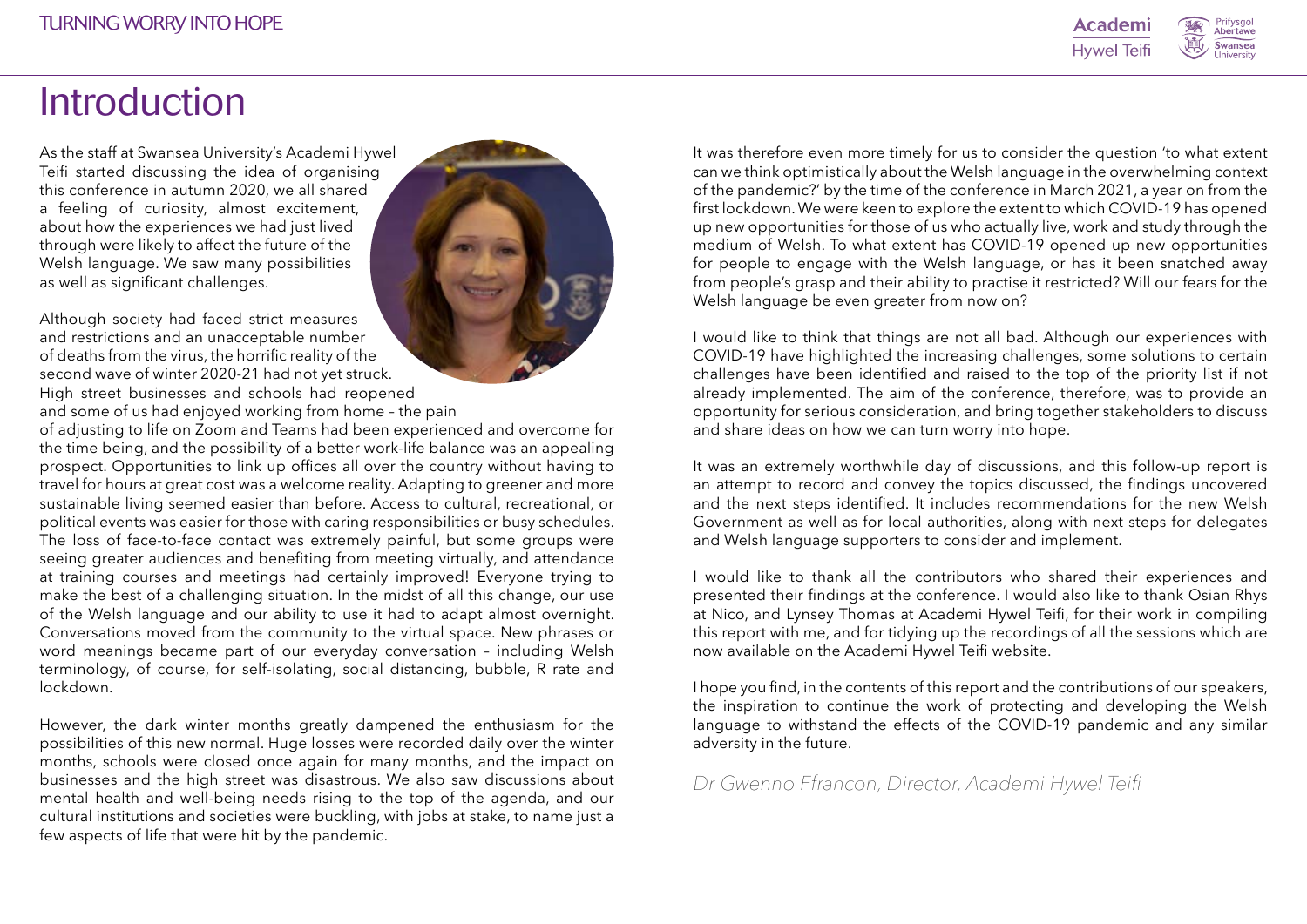### Action for delegates

"Read the national Welsh language strategy, Cymraeg 2050, and it becomes quite clear that a significant proportion of the Welsh Government's thinking is based on the assumption that the creation of new speakers, through the education and care system, is fundamental and key to their vision."

#### *Dr Gwenllian Lansdown Davies, Mudiad Meithrin*

"The Cymraeg 2050 strategy cannot be implemented without purposefully planning and creating a Welsh-medium workforce."

*Lowri Jones, Mentrau Iaith Cymru*

As schools and childcare settings closed due to the restrictions, it was important to face the reality that the majority of the children would be speaking English at home. Nationally, only around 6% of children are now learning Welsh at home. This period has reminded us of the importance of Welsh-medium education in terms of creating speakers, and highlighted more than ever the need to support parents whose children are in Welsh-medium education in order to ensure the growth and success of the sector. RhAG (parents for Welsh-medium education) created a questionnaire to gather parents' experiences of Welsh-medium education during this period, and a dedicated 'Welsh 4 Parents' website has been created to offer them support during the pandemic.

The pace of the growth of Welsh-medium education needs to be significantly increased in order to reach the target of a million Welsh speakers by 2050. There are some local authorities who have not opened a single Welsh-medium primary school since they were established in 1996. It is also the case that a clear path from Welsh-medium early years – from the baby and toddler groups, the playgroups, Flying Start, childcare – into school, is just as important as the development of Welsh-medium statutory education. That needs to be recognised by local authorities and national government, and increased investment in Welsh-medium early years is vital.

### The challenges and opportunities in education and the early years 1

The budget of the National Centre for Learning Welsh was cut significantly as a result of the pandemic, and the Work Welsh schemes in particular had to be adapted, retaining the intensive learning ethos in moving to self-study methods. The sector as a whole underwent a transformation as all learning moved online, accelerating developments that were already in train creating digital materials and new blended courses. The most important aim is getting people to use the Welsh language, which is particularly difficult given the current restrictions – this means the need to create virtual communities, all the while looking forward to returning to face-to-face engagement in due course. By embracing the opportunities that were new to everyone, there is now more unity in the sector, better internal communication, and an increase in the numbers learning Welsh this year. However, the conference also heard that the Basque Country's budget for Basque for Adults is three times as much as our investment in Welsh for Adults.

- Introduce a Welsh-medium Education Act with the long-term aim of making Welsh the language of the whole education system
- In the meantime, insist on more ambitious targets in the county Welsh in Education Strategic Plans in terms of moving schools up the language continuum – creating new Welsh-medium schools and turning bilingual and English-medium schools into Welsh-medium schools
- Invest to ensure that every child in the country is able to experience a Welshmedium playgroup and ensure that every new Welsh-medium school includes a cylch meithrin playgroup
- Invest substantially in training for the education and childcare workforce, including training and time away from work to become fluent in Welsh
- Prepare a professional programme for teachers to empower them to encourage and support the parents of children who are in Welsh-medium education
- Develop comprehensive plans for parents to learn Welsh, including resources to support all parents to be able to read Welsh confidently with their children in the first instance
- Announce another significant capital programme to support the growth of Welsh-medium education along similar lines to the 2018 programme





- Join your local authority's Welsh-medium education forum to press for more ambitious action in developing Welshmedium education over the next ten years
- Volunteer on the committee of a local cylch meithrin playgroup
- Join Siarad, the National Centre for Learning Welsh's scheme for fluent speakers to support learners to practice their Welsh

### **Links**

- [Mudiad Meithrin's manifesto for the 2021](https://www.meithrin.cymru/news/i/166194/desc/mudiad-meithrin-announce-manifesto/)  [Senedd elections](https://www.meithrin.cymru/news/i/166194/desc/mudiad-meithrin-announce-manifesto/)
- [Gwenllian Lansdown Davies's interview](https://www.youtube.com/watch?v=T9evHe3O2j8)  [with the Welsh Language Commissioner,](https://www.youtube.com/watch?v=T9evHe3O2j8)  [Aled Roberts](https://www.youtube.com/watch?v=T9evHe3O2j8)
- [The 'Welsh 4 Parents' website created](https://www.welsh4parents.cymru/)  by RhAG to offer support during the **[lockdown](https://www.welsh4parents.cymru/)**
- The Welsh language Popat resource, [from which a similar resource could](http://www.popat.co.uk/8602b964-ff83-4816-80fb-422c0ca0f0ee.aspx)  [be developed for non-Welsh speaking](http://www.popat.co.uk/8602b964-ff83-4816-80fb-422c0ca0f0ee.aspx)  [parents](http://www.popat.co.uk/8602b964-ff83-4816-80fb-422c0ca0f0ee.aspx)
- [The National Centre for Learning Welsh's](https://learnwelsh.cymru/learning/siarad/)  [Siarad scheme](https://learnwelsh.cymru/learning/siarad/)
- [Learn Welsh Statistics 2019-2020](https://learnwelsh.cymru/about-us/statistics/statistics-2019-20/)

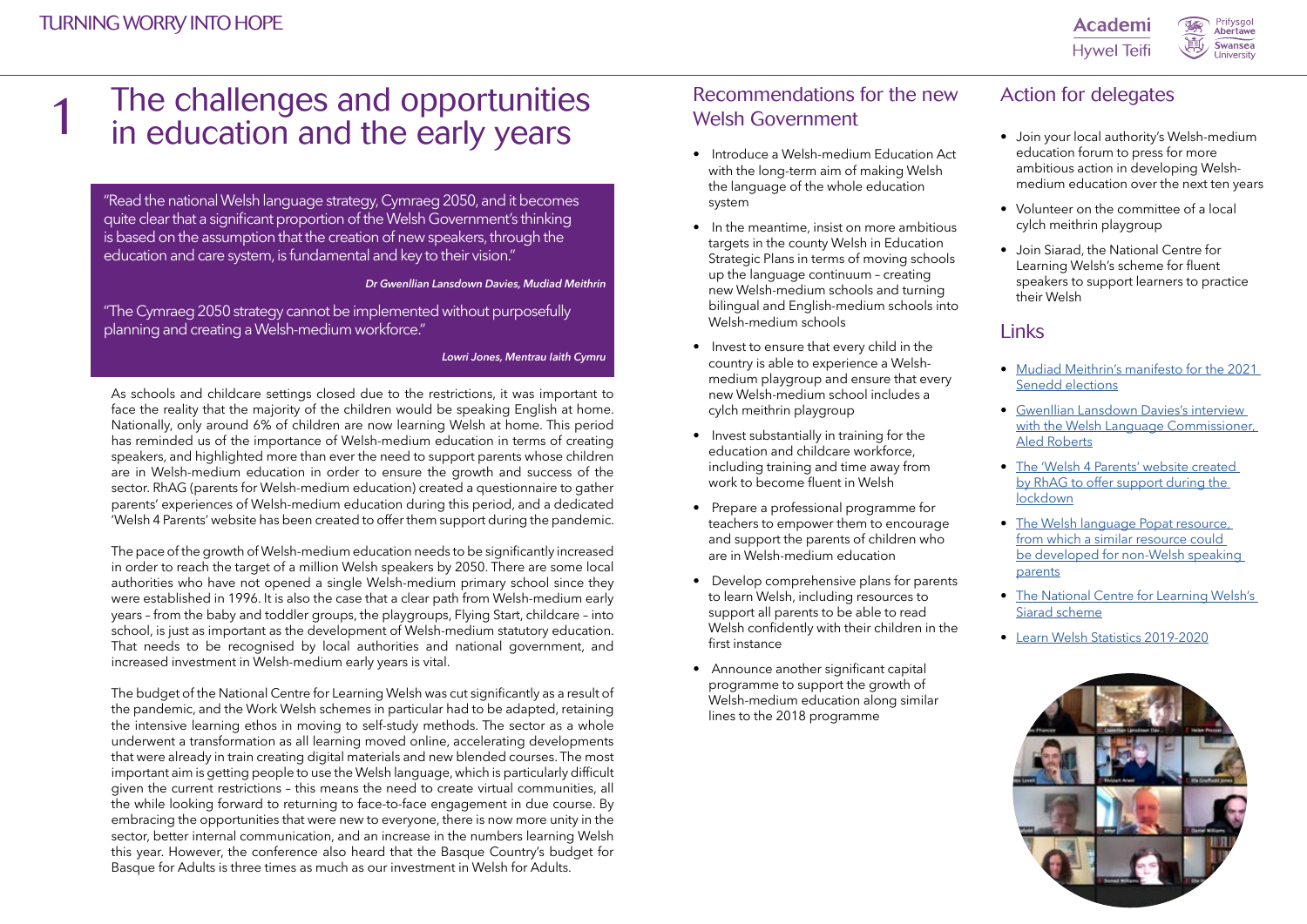### Action for delegates

### Recommendations for local authorities in the north-west and south-west

### Links

"We need a positive response to the lack of affordable housing in traditional Welsh-speaking areas in order to avoid a detrimental change to the linguistic profile of some of our communities"

*Lowri Jones, Mentrau Iaith Cymru*

"Over 5,000 Welsh speakers leave Wales every year"

*Dr Tamsin Davies, Cymdeithas yr Iaith*

"In my view, we are not trying to get rid of second homes – it's vital that we understand this... What I'm arguing for is that we should aim for stability in relation to second homes. We don't want any more second homes, or actually, from a social justice perspective, we want to reduce their numbers, but in a gradual way that is responsibly managed... The public policy aim is stability. But to reach that stability, more radical steps will need to be taken [following Brexit and COVID-19] than we would have otherwise taken."

#### *Dr Simon Brooks, Swansea University*

Before the advent of COVID-19, it was known that house prices in some areas were well beyond the reach of local people, with even 'affordable' housing becoming increasingly unaffordable. Second homes are a serious problem in some parts of the country, and to add to this pressure, more and more houses are now being bought in Welsh-speaking communities specifically to let as holiday accommodation on websites such as Airbnb.

The change in people's working patterns as a result of the lockdowns means that people will be able to work from home for parts of the week, which is expected to lead to a significant increase in the demand for second homes. Combined with Brexit, which has made it more difficult for people to move to other European countries, there is a danger that this will have a significant impact on coastal and rural areas of Wales.

Some of the aims in calling for a Property and Planning Act are to bring empty homes into use, cap the percentage of second homes in certain communities, change the definition of affordable housing, control rent prices, devolve planning to the most local level possible, and return more houses to public hands in the form of social housing.

Outward migration needs as much attention as inward migration, and a lack of employment opportunities is having a serious impact in this regard, as well as house prices. The conference also heard about some of the Government's policies that promote the outward migration of Welsh speakers, such as the Seren Network which attracts our brightest students to study at universities mainly in England.

### Challenges and opportunities in housing and migration 2

These problems existed long before the pandemic. In 2015-16, 3,670 of Ceredigion's young people left the county, meaning that nearly 20% of all 15-29 year olds left the county in one year. More recently, in the year to June 2020, Land Registry data show that Ceredigion's house prices rose by 11.8%, the largest increase in Wales. The average house price in the county in June 2020 was £207,261. The concern is that the impact of COVID-19 on people's mobility is going to exacerbate this crisis.

- Give local authorities powers to control the housing market through amendments to the planning system.
- Tackle the concerns in Gwynedd that people are avoiding council tax on second homes by turning them into 'businesses'
- Introduce a local land transaction tax where second homes are a problem
- Change the planning system so that planning permission is required to convert a dwelling into holiday accommodation, and trial the need for planning permission before converting a dwelling into a second home
- Introduce a Property and Planning Act
- Review the Seren Network which promotes outward migration from Wales
- Reduce or abolish tuition fees for Welshdomiciled students studying at Welsh universities
- Devolve hundreds of public sector jobs from Cardiff, and set up new bodies in the north-west and south-west whose internal administration will be conducted in Welsh
- Introduce a substantial programme of learning Welsh specifically for people moving to areas in the north-west and south-west of Wales.
- Establish a commission to officially investigate the fate of Welsh as a community language in the wake of Brexit and COVID-19 and to make national policy recommendations

Academi **Hywel Teifi** 



• The changes to working patterns mean it will be easier for Welsh speakers to live in the north-west and south-west while working in the public sector from home

- Follow the example of Cyngor Gwynedd local authority in terms of the policy of a council tax premium on second homes
- Extend Gwynedd and Anglesey's Local Market Housing policy to more areas

- [Dr Simon Brooks' report, Second homes:](https://gov.wales/second-homes-developing-new-policies)  [Developing new policies in Wales](https://gov.wales/second-homes-developing-new-policies)
- [Report by Dyfodol i'r Iaith on the rush for](https://www.dyfodol.net/wp-content/uploads/2021/03/cyflwyniad-f.pdf)  [housing in the context of the challenges of](https://www.dyfodol.net/wp-content/uploads/2021/03/cyflwyniad-f.pdf)  [COVID-19](https://www.dyfodol.net/wp-content/uploads/2021/03/cyflwyniad-f.pdf)
- [Local Market Housing Anglesey and](https://www.gwynedd.llyw.cymru/en/Council/Documents---Council/Strategies-and-policies/Environment-and-planning/Planning-policy/Supporting-documents/PT.029-Topic-Paper-17A-Local-Market-Housing-(March-2016).pdf)  [Gwynedd Joint Local Development Plan](https://www.gwynedd.llyw.cymru/en/Council/Documents---Council/Strategies-and-policies/Environment-and-planning/Planning-policy/Supporting-documents/PT.029-Topic-Paper-17A-Local-Market-Housing-(March-2016).pdf)

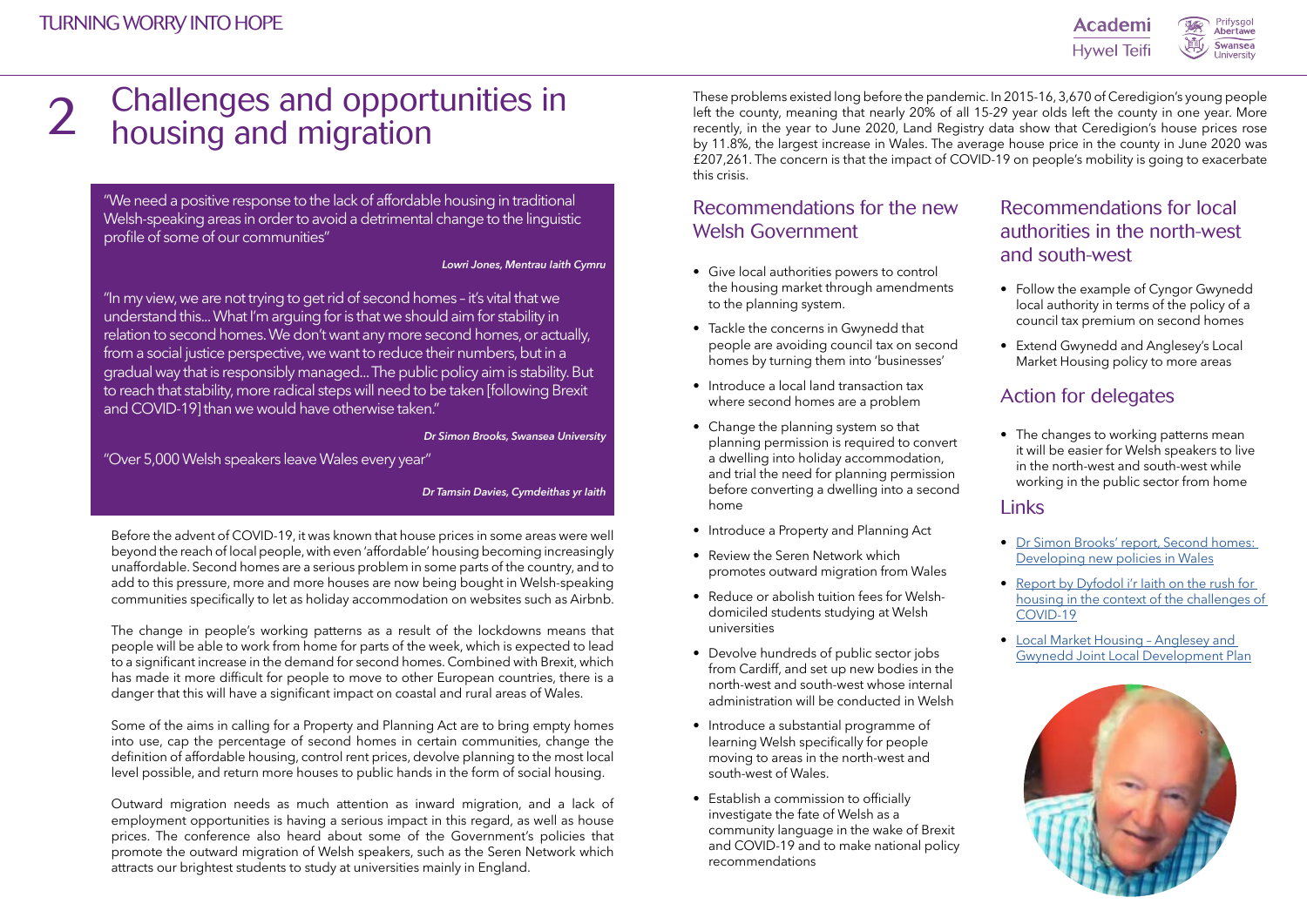"The hope of course is that we have a national strategy that should put the Welsh language at the centre of the debate as we try to rebuild. The policy making standards require all public sector organisations to ensure that the Welsh language is part of the consideration as we try to rebuild... The challenge of course is making sure the strategy is implemented, and that is where the energy will be needed in the months to come."

#### *Aled Roberts, Welsh Language Commissioner*

"The budget that sits with the Welsh Language Minister is a very small part of the budget that is needed to promote the Welsh language... If we can't reconfigure the budgets of other Ministers [to prioritise the Welsh language], we are not going to get the necessary investment."

> *Helen Mary Jones MS, Chair of the Senedd Culture, Welsh Language and Communications Committee*

"As a minority language, the Welsh language needs more support than the English language needs to survive the changes at the scale we've seen over the last year..."

#### *Dr Lowri Hughes, Bangor University*

Several cases over the last period have shown that there is still a culture in public policy of treating the Welsh language as an add-on rather than something that is core to all policy areas. Although there is an understanding in the field of language policy of the importance of the economy to the Welsh language, for example, the conference heard that the Government's economic recovery plan hardly refers to the language at all. Similarly in education, English-medium education is seen as 'normal', while Welshmedium education is seen as a specific and special matter. It was reported that the Welsh Language Minister, Eluned Morgan MS, had acknowledged her concern that the Welsh Language Division as it stands is not sufficiently influential. The civil service across all departments, and in all local authorities, need to understand their role in promoting the Welsh language. This is not the responsibility of dedicated officials in some departments, or of one Minister, but of all Welsh Ministers and budgets across Government. A holistic effort is required in order to succeed.

- The report of the Senedd Culture, [Welsh Language and Communications](https://senedd.cymru/laid%20documents/cr-ld13874/cr-ld13874-e.pdf)  [Committee: The impact of the COVID-19](https://senedd.cymru/laid%20documents/cr-ld13874/cr-ld13874-e.pdf)  [outbreak on the Welsh language](https://senedd.cymru/laid%20documents/cr-ld13874/cr-ld13874-e.pdf)
- [The Welsh Language Commissioner's](https://positif.wales/wp-content/uploads/2021/02/20200522-DG-S-Nodyn-Briffio-Maniffesto.pdf)  [manifesto for the 2021 Senedd election](https://positif.wales/wp-content/uploads/2021/02/20200522-DG-S-Nodyn-Briffio-Maniffesto.pdf)
- [Cymdeithas yr Iaith's vision document,](https://cymdeithas.cymru/sites/default/files/CYIG%20More%20than%20a%20Million%20(Gwe).pdf)  [More than a Million: Welsh language](https://cymdeithas.cymru/sites/default/files/CYIG%20More%20than%20a%20Million%20(Gwe).pdf)  [citizenship for all](https://cymdeithas.cymru/sites/default/files/CYIG%20More%20than%20a%20Million%20(Gwe).pdf)



### Challenges and opportunities in public policy 3

The health service is a public service that has received much attention during the pandemic. The lack of health services through the medium of Welsh is an injustice experienced across the country – in a sector where 'language need' is a more appropriate term than 'language choice' given the nature of the service.

One positive consequence of the pandemic may be a heightened awareness of the

status of Wales as a separate country but also as a bilingual country, as the First Minister Mark Drakeford has been interviewed in both languages during his regular briefings, which are often broadcast throughout the UK.

Some public bodies have used COVID-19 as an excuse to row back on their Welsh language commitments. The answer to this issue is to enforce the Welsh Language Standards in the context of those bodies. The conference heard that of all the Welsh Language Standards, Standard 145 may be the most important of all, being the Standard that places a responsibility on local authorities to create a five-year strategy to maintain or increase the number of Welsh speakers in their area. The full potential of this Standard has not yet been realised, but it could be far-reaching in aiming for Welsh language growth.

- Ensure that the Welsh language is mainstreamed across all areas of the Government's work and is the responsibility of all policy areas
- Ensure that the budgets of all Welsh Ministers prioritise the Welsh language in their respective fields in order to achieve the Welsh language targets of the national strategy, Cymraeg 2050
- Call for the devolution of broadcasting powers from Westminster to Wales, as a step towards establishing a broadcasting system that serves Wales and the Welsh language
- Invest to develop the Welsh language in digital technology
- Extend the scope of the Welsh Language Standards to more organisations and companies
- Establish a medical school in Bangor to train a bilingual health and care workforce
- Set targets for training health workers who can work through the medium of Welsh



### **Links**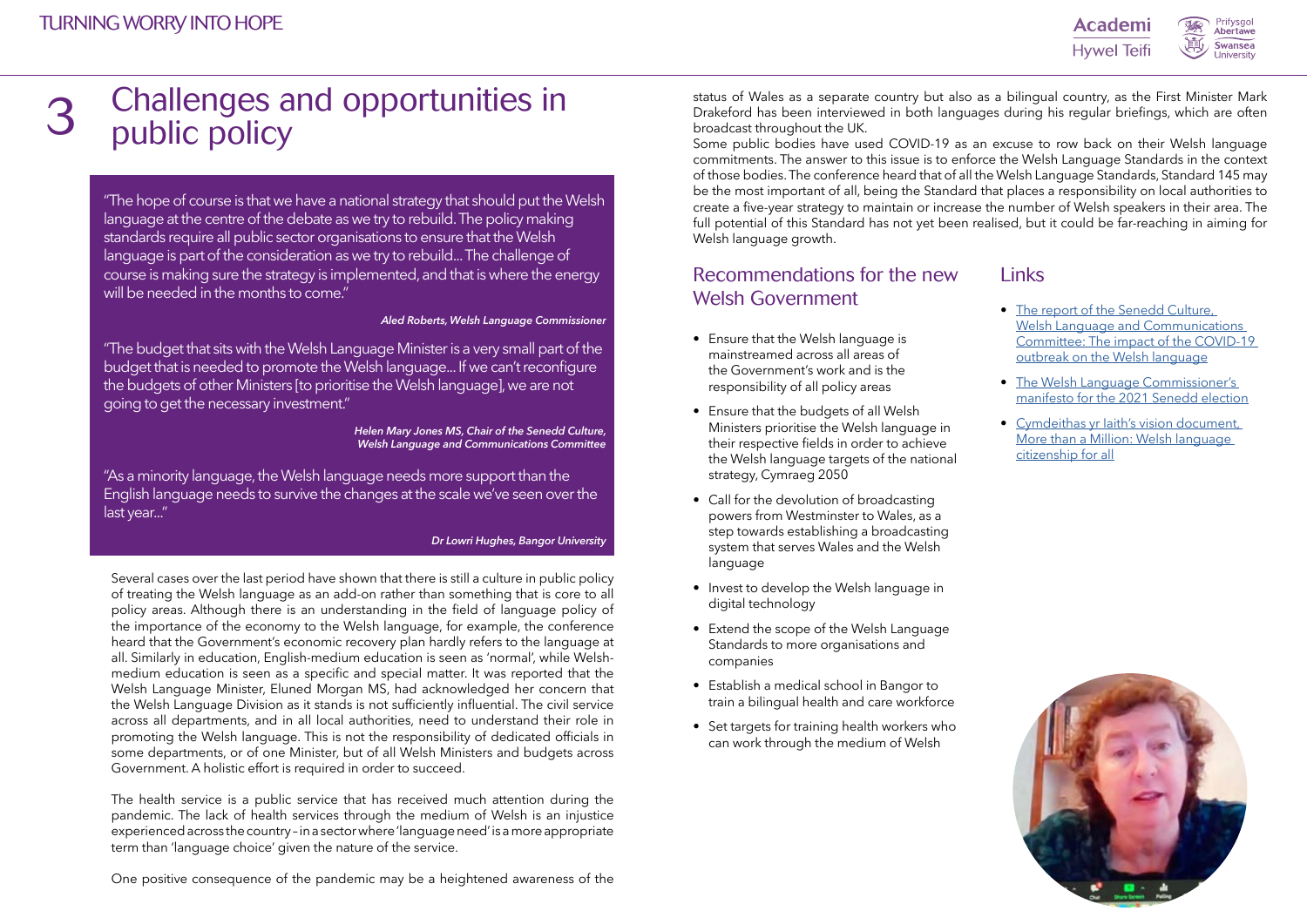"I'm a learner so sometimes I feel happier using Welsh in informal conversations, rather than formal meetings... and I've missed every opportunity for watercooler chats etc."

> *One of the participants in the ARFer programme discussing the impact of working from home on their use of the language*

"The process of forming, reviewing, consulting on and sharing policy would usually take many months. But that was not, and is not, an option during this period. "Speed not perfection" as the world health organisation said. That mantra has been close to my heart throughout."

#### *Dr Gwenllian Lansdown Davies, Mudiad Meithrin*

"It is very important for us as a [bilingualism team in a further education college] to take a positive approach to Welsh and bilingualism, and providing an accessible translation service is one of the most effective ways of influencing the attitudes of our staff."

#### *Rebecca Lavis, Swansea University and NPTC Group of Colleges*

The workplace is an area that has changed for most people as a result of lockdown, and this is a policy area that is central to the Government's vision of having a million Welsh speakers and increasing the daily use of the language. The workplace is one of the domains that offers the opportunity to use the Welsh language every day; it is a way of nurturing new speakers and developing the skills of fluent speakers. As the transition to working from home has fundamentally changed the way we interact with each other, we have lost the informal engagement inherent in everyday office working and hearing the language being spoken by others daily.

The ARFer programme aims to apply the principles of behaviour change to drive greater use of Welsh in the workplace, helping workplaces move from passive bilingualism to active bilingualism. So far, the results have been very promising.

The change to remote working has also led to new ways of conducting meetings, and many meetings that were previously held bilingually are now conducted in English without simultaneous translation. The Senedd were pioneers in holding the plenary session via Zoom with simultaneous translation since the start of the first lockdown. However, there is no simultaneous translation facility on the Teams platform, and there has been pressure on Microsoft to introduce such a facility as a matter of urgency.

- [Bangor University's ARFer Programme](https://www.bangor.ac.uk/canolfanbedwyr/arfer.php.en)
- [The Welsh Language Commissioner's](https://www.cyfieithwyr.cymru/files/Bilingual-video-meetings.pdf)  [advice on holding bilingual video](https://www.cyfieithwyr.cymru/files/Bilingual-video-meetings.pdf)  [meetings](https://www.cyfieithwyr.cymru/files/Bilingual-video-meetings.pdf)
- [Helo Blod's Welsh language technology](https://businesswales.gov.wales/heloblod/welsh-language-technology)  [pages](https://businesswales.gov.wales/heloblod/welsh-language-technology)
- [A language improvement course for fluent](https://learnwelsh.cymru/work-welsh/work-welsh-courses/improving-your-welsh-part-1/)  Welsh speakers



### Challenges and opportunities in procedures and the workplace 4

• Highlight our desire to speak Welsh on virtual communication platforms by showing the orange speech bubble on our profile to signify that we speak Welsh or updating our 'status' to encourage people to speak Welsh with us, and encourage colleagues to do the same

### **Links**

In the context of the justice system, the conference heard about Aberystwyth University's research into simultaneous translation in court proceedings and the additional complexities that arise by conducting remote hearings, beyond mere technical difficulties. This includes the need for the interpreter to be able to see the speaker clearly and for good general communication between the interpreter and the speaker, the need to engage more than one interpreter when there is more than one speaker, and a potential feeling of alienation for speakers who are completely reliant on an interpreter without being in the same geographical location as their solicitors. Although there are ways to overcome some of the difficulties, and despite the fact that the development has advantages as well as disadvantages, remote simultaneous translation is not appropriate to ensure justice in court proceedings in all cases and other solutions must be found.

Due to the need to respond to the challenges posed by the pandemic, there has also been increased engagement between local and central government over the last year. The conference heard that local government officials who wished to speak Welsh at meetings were given the impression by Welsh Government officials that they were a "nuisance", which raises concerns about a basic lack of understanding of the importance of the Welsh language in the civil service.

- Increase the budget of the National Centre for Learning Welsh for Work Welsh schemes specifically, beginning by undoing the substantial cut made to that budget recently and ensuring that full face-to-face provision is available in the future as well as the current self-study options
- Provide language awareness training to civil servants
- Review language policies if they do not currently consider Welsh language requirements for meetings held in virtual communication spaces
- Continue to put pressure on Microsoft to provide a translation channel on Teams





### Action for delegates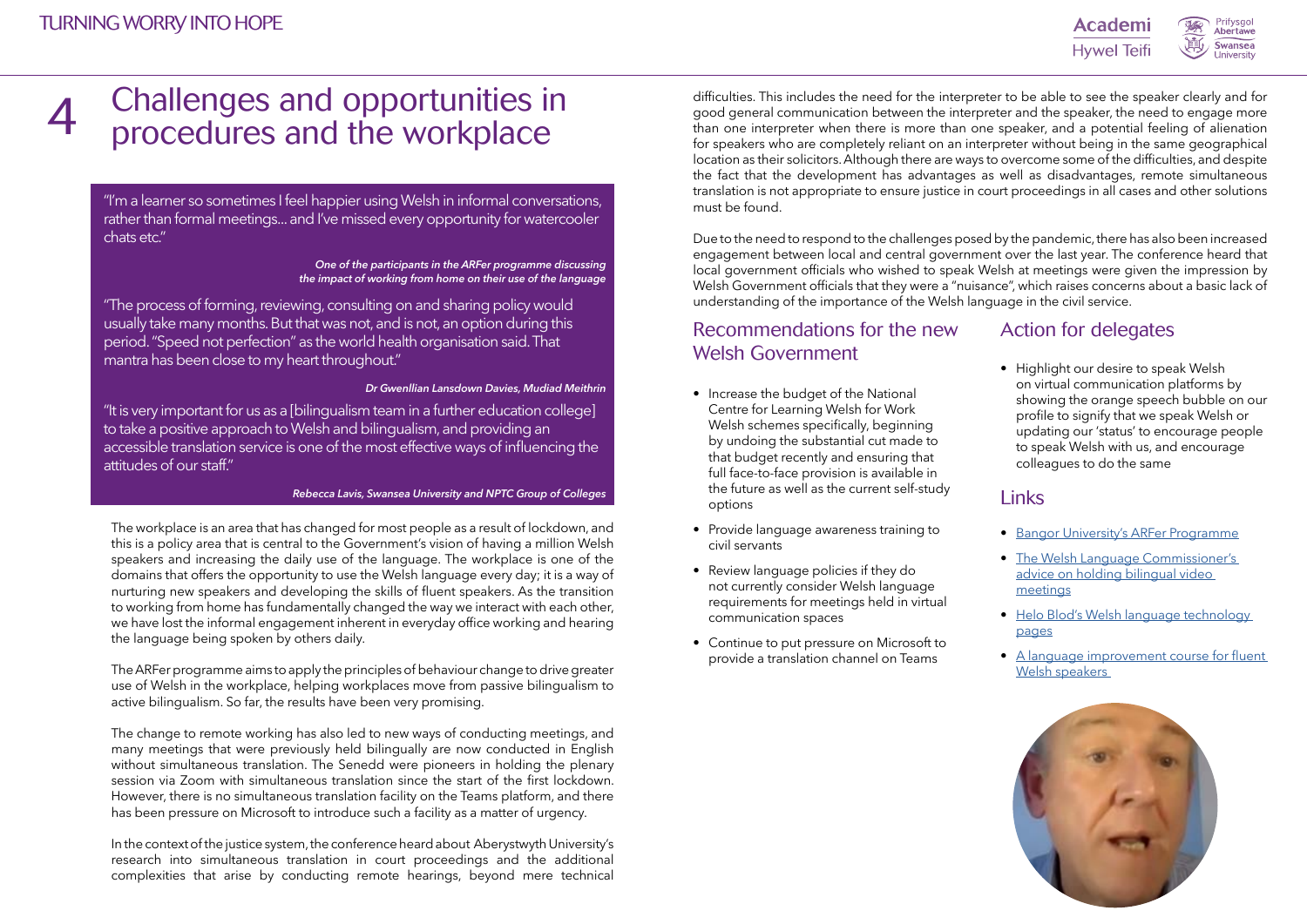### Links

"For the [Welsh-medium community] groups, ensuring safety [of face-to-face interactions], support to use technology, additional funding and support to promote their activities would help them survive and thrive into the future."

#### *Lisa Walters, Welsh Government*

"We often deprive our poorest communities of contact with our language as well as the culture and heritage associated with the Welsh language... We need to ensure that the Welsh language is an integral part of the support that helps communities overcome economic challenges and develop aspirations and ambitions for the future."

#### *Lowri Jones, Mentrau Iaith Cymru*

"Creating opportunities [to speak Welsh] is not what we need to do. What people need is a reason, a purpose. And what better purpose than to participate in the process – in the adventure – of creating and re-creating society?"

#### *Euros Lewis, Prosiect Fory*

A Welsh Government survey of the impact of COVID-19 on Welsh language community groups suggests that the vast majority of activity ceased completely after the first lockdown, and that the sector generally is quite fragile. A minority of groups were successful in running online activities, which meant a significant change for them given that only 2% of the groups had carried out online activities before the pandemic. However, most groups did not expect their activities to change significantly in the long term if restrictions were relaxed, with only 13% saying they would adopt several new approaches. The mentrau iaith were most likely to say they would adopt several new approaches.

Inevitably, there has been much less community activity over the last year. However, in the Senedd's experience during the pandemic, digital outreach events can be more effective in reaching new people, as well as reaching people across the whole country.

When everything ground to a halt with the first lockdown, it was an opportunity for everyone to pause and ask ourselves, what kind of life are we living? Prosiect Fory started facilitating conversations with communities, mainly in the three counties of the south-west, to ask what kind of society we want to live in after the crisis is over. The aim of the project is not to provide for communities but to give guidance and inspire them to act for themselves, by motivating, enabling and supporting.

### Challenges and opportunities in our communities 5

Cwmni Bro Ffestiniog is a network of 14 social enterprises, which are all independent

but come together under the 'parasol' of Cwmni Bro. The income made from trade is retained within the businesses rather than distributed as profits to individuals. It includes all kinds of enterprises, from hotels and restaurants to environmental and poverty reduction projects; altogether, they employ 150 people. An impact analysis demonstrates that the money generated largely circulates in the community, meaning that the local economic impact is amplified.

Drawing inspiration from Radio Beca, BROcast Ffestiniog has been communitizing the media, with people in the area working to create their own media. By combining the environmental, economic, social and cultural elements of the community, Cwmni Bro has begun to drive a cultural change in Bro Ffestiniog – as people move away from a mindset of dependence to a mindset of doing things for themselves.

- Create a network of social enterprise officers to establish Welsh language workplaces across the country
- Completely change the current emphasis in community development expenditure so that community enterprises and small businesses receive the majority of the investment rather than large corporations
- Provide support to establish a 'Senedd of the Communities' on a model similar to Landsbygdsriksdag in Sweden to give a voice to communities across the country
- Work with grassroots Welsh language organisations when designing national community programmes, including tackling poverty and economic development programmes, so that the Welsh language is a central consideration from the outset
- Speed up the work being done on closing the digital divide
- Provide financial support for organisations who create local Welsh language activity, for example local eisteddfodau, to rebuild these networks which are important spaces for the everyday use of Welsh



- [Mentrau Iaith Cymru's manifesto for the](http://www.mentrauiaith.cymru/wp-content/uploads/2020/11/MentrauIaith_saesneg-mawr.pdf)  [Senedd elections](http://www.mentrauiaith.cymru/wp-content/uploads/2020/11/MentrauIaith_saesneg-mawr.pdf)
- The effects of COVID-19 on Welsh language community groups: results of [the Welsh Government survey](https://gov.wales/effects-covid-19-welsh-language-community-groups-survey-results)
- [Welsh Government policy on Welsh](https://gov.wales/policy-welsh-language-transmission-and-use-families)  [language transmission and use in families](https://gov.wales/policy-welsh-language-transmission-and-use-families)
- [Cynllun Cyfaill Cymru \(Friends in Wales](https://wcva.cymru/friends-in-wales-scheme/)  [Scheme\) which was established in August](https://wcva.cymru/friends-in-wales-scheme/)  [2020 as a phone line for older people who](https://wcva.cymru/friends-in-wales-scheme/)  [wanted a chat in Welsh](https://wcva.cymru/friends-in-wales-scheme/)
- [Prosiect Fory](https://bro.360.cymru/2020/cynnal-sesiwn-prosiect-fory/)
- [Cwmni Bro Ffestiniog](http://cwmnibro.cymru/#en)
- [Partneriaeth Ogwen](https://www.partneriaethogwen.cymru/en/)
- [Prosiect Fory's draft guidance "Dod](https://360.scdn8.secure.raxcdn.com/ased/sites/3/2021/05/Dod-Ynghyd-Drafft-4-2.pdf)  [ynghyd"](https://360.scdn8.secure.raxcdn.com/ased/sites/3/2021/05/Dod-Ynghyd-Drafft-4-2.pdf)

### Action for delegates

• Take inspiration from the activities of Cwmni Bro Ffestiniog and Prosiect Fory and actively work in our communities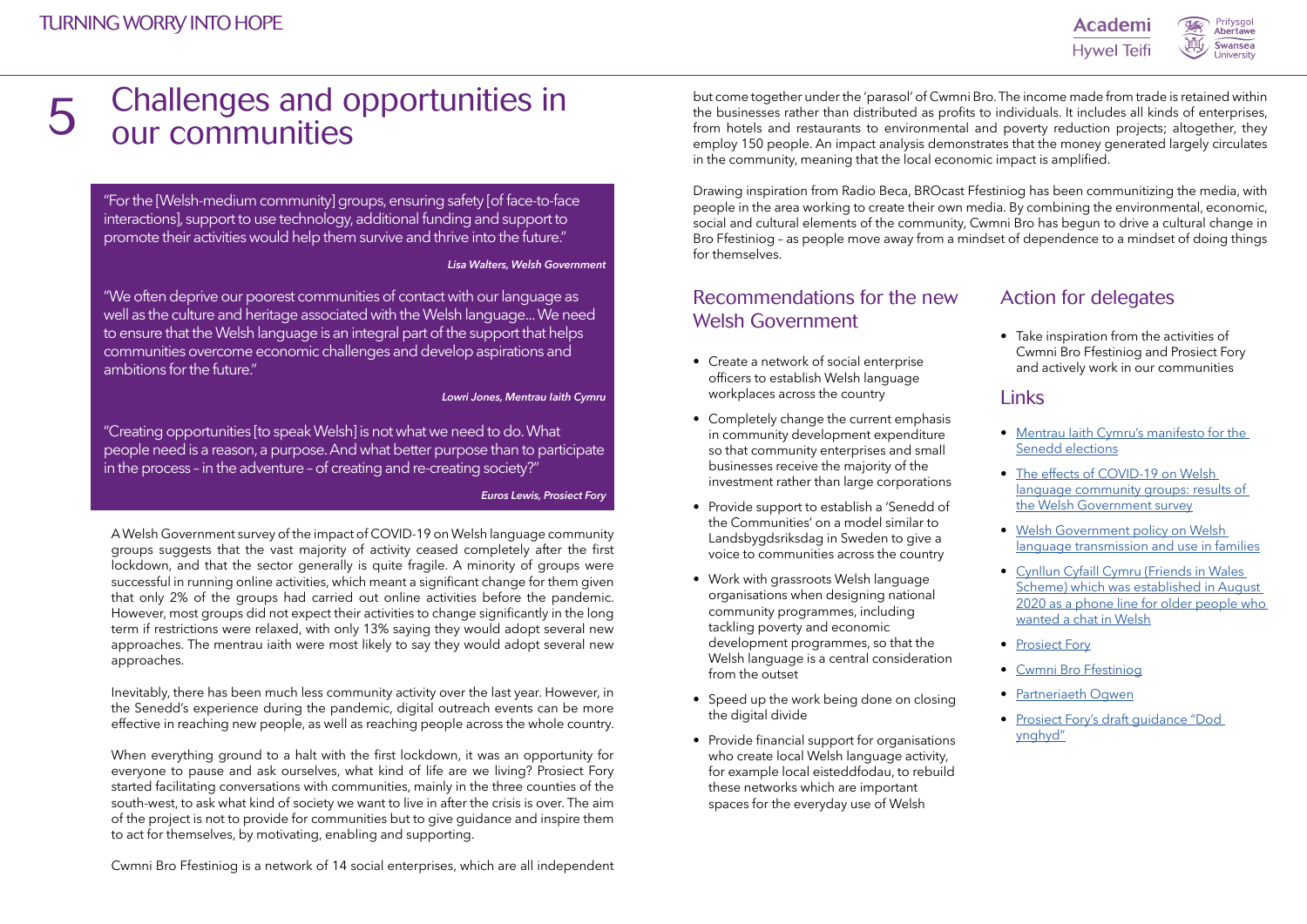"Nothing is more comforting than giving up hope", said Saunders Lewis nearly 60 years ago. Is the situation hopeless? It is "if we are content to give up hope", said the revolutionary scholar. It will take a great deal of energy, perseverance and determination not to lose hope and to ensure that we see opportunities not worries as we respond to the challenges of the pandemic."

#### *Dr Gwenllian Lansdown Davies, Mudiad Meithrin*

"Responding to this latest challenge for the language is mainly our own duty as Welsh speakers. Welsh may be in silos in our institutions, but it doesn't need to be that way in our daily lives. Our aim should be to motivate, enable and support our fellow Welsh citizens, including those who have chosen to come here to Wales, to use their Welsh… The title of the conference asked if COVID-19 offered more worry than hope for the language. I feel that there is hope for us, and if you didn't share that view, I hope you found inspiration today, to keep going and to fight for the Welsh language."

**The Impact of the Pandemic on Learning Welsh** al Centre for Learning Welsh

and Opportunities **The Impact of Community groups: the findings of the** 

n, Welsh Government **use Welsh** 

**12.000 Reads is the Welsh Language** 

ort of the Senedd Culture, Welsh Language Helen Mary Jones MS, Committee Chair

hissioner Vice-Chancellor, Swansea University

unities for Communities the COVID-19 challenges for Welsh-speak-

**The Shadow of the Shadow Shadow Shadow Shadow Shadow Shadow Shadow Shadow Shadow Shadow Shadow Shadow Shadow** 

*Dr Gwenno Ffrancon, Academi Hywel Teifi*

## To Conclude Conference schedule

"Let none of us allow the pandemic to be used as an excuse for not implementing the Cymraeg 2050 national language strategy. We must keep the faith, strengthen the arrangements we have in place... and create solutions."

#### *Aled Roberts, Welsh Language Commissioner*

*This report is intended to provide a snapshot of some of the day's impressions. For a more comprehensive account, you can watch recordings of each of the papers here: <https://tinyurl.com/59apzerm>*





Director of Academi Hywel Teifi

and Opportunities

**WID-19** ad Meithrin ium Pupils during Lockdown

|  | 9.30am             | Welcome from Dr Gwenno Ffrancon, D                                                                                                                                                                                                                                                                                             |
|--|--------------------|--------------------------------------------------------------------------------------------------------------------------------------------------------------------------------------------------------------------------------------------------------------------------------------------------------------------------------|
|  | 9.40am             | Panel 1: Educational Challenges<br>Welsh and the Early Years during COV<br>Dr Gwenllian Lansdown-Davies, Mudia<br>Facing the Challenge for Welsh-mediu<br>Elin Maher, RhAG<br>The Impact of the Pandemic on Learni<br>Helen Prosser and Dona Lewis, Nation<br><b>Chair: Dr Alex Lovell</b>                                     |
|  | 11.00am            | <u> Panel 2: Community Challenges </u><br>The Impact of COVID-19 on Welsh-me<br><b>Welsh Government survey</b><br><b>Welsh Government (December 2020)</b><br>Lisa Walters, Welsh Language Division<br>Creating opportunities for people to u<br>Lowri Jones, Mentrau laith Cymru<br><b>Chair: Professor Daniel G. Williams</b> |
|  | 11.50am            | <b>BREAK</b>                                                                                                                                                                                                                                                                                                                   |
|  | 12.00pm            | The Impact of the COVID-19 Outbrea<br>Discussion on the findings of the repo<br>and Communications Committee with<br><b>Chair:</b> Sioned Williams                                                                                                                                                                             |
|  | 12.30pm            | <b>Second Homes and COVID-19</b><br>Dr Simon Brooks, Swansea University<br><b>Chair:</b> Dr Gwenno Ffrancon                                                                                                                                                                                                                    |
|  |                    |                                                                                                                                                                                                                                                                                                                                |
|  | 1.00 <sub>pm</sub> | <b>LUNCH BREAK</b>                                                                                                                                                                                                                                                                                                             |
|  | 2.00 <sub>pm</sub> | COVID-19 - The Worry and Hope<br>Aled Roberts, Welsh Language Comm<br>Chair: Professor Elwen Evans QC, Pro \                                                                                                                                                                                                                   |